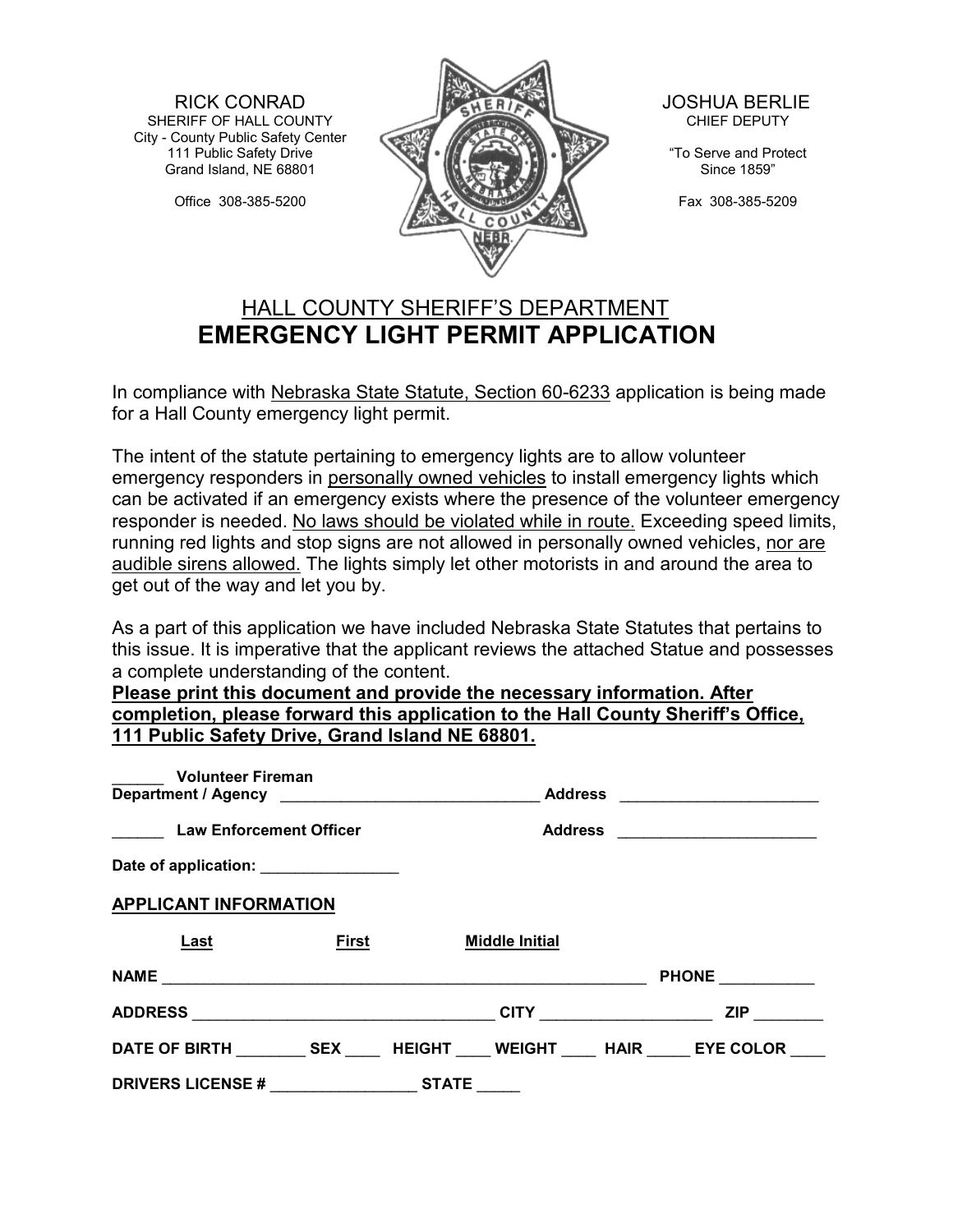|                                        | YEAR _______ MAKE _______________ MODEL __________________ | COLOR                                                                            |
|----------------------------------------|------------------------------------------------------------|----------------------------------------------------------------------------------|
| VEHICLE LICENSE # $\sqrt{2}$           |                                                            |                                                                                  |
|                                        |                                                            | ADDITIONAL VEHICLES NEEDING PERMIT - VIN #                                       |
|                                        |                                                            | YEAR _______ MAKE _____________ MODEL ________________________ COLOR ___________ |
| VEHICLE LICENSE # ____________________ |                                                            |                                                                                  |

Please be advised that if you have a change of address or vehicle, during the year, it will be necessary to notify the Sheriff's Department of that change within 30 days.

This permit can be revoked at any time for any reason by the Sheriff, if good cause is shown, or the applicant has left the department or agency listed on this application.

If approved, a permit will be issued by the County Sheriff and said permit must be carried, at all times, in the vehicle described on the application. Each permit shall expire on December 31<sup>st</sup>, of each year and a new application must be filed in the same manner annually. The applicant and the Chief, or agency head must sign all applications.

*"I affirm that all of the aforementioned information is correct, and that I have read, understand and will comply with attached Nebraska State Statue 60-6322. I understand that my personally owned vehicle does not meet the definition of an authorized emergency vehicle and agree I will not abuse the privilege allowed me.*

| I attest with my signature."  |             |
|-------------------------------|-------------|
| APPLICANT SIGNATURE           | <b>DATE</b> |
| CHIEF / AGENCY HEAD SIGNATURE | <b>DATE</b> |